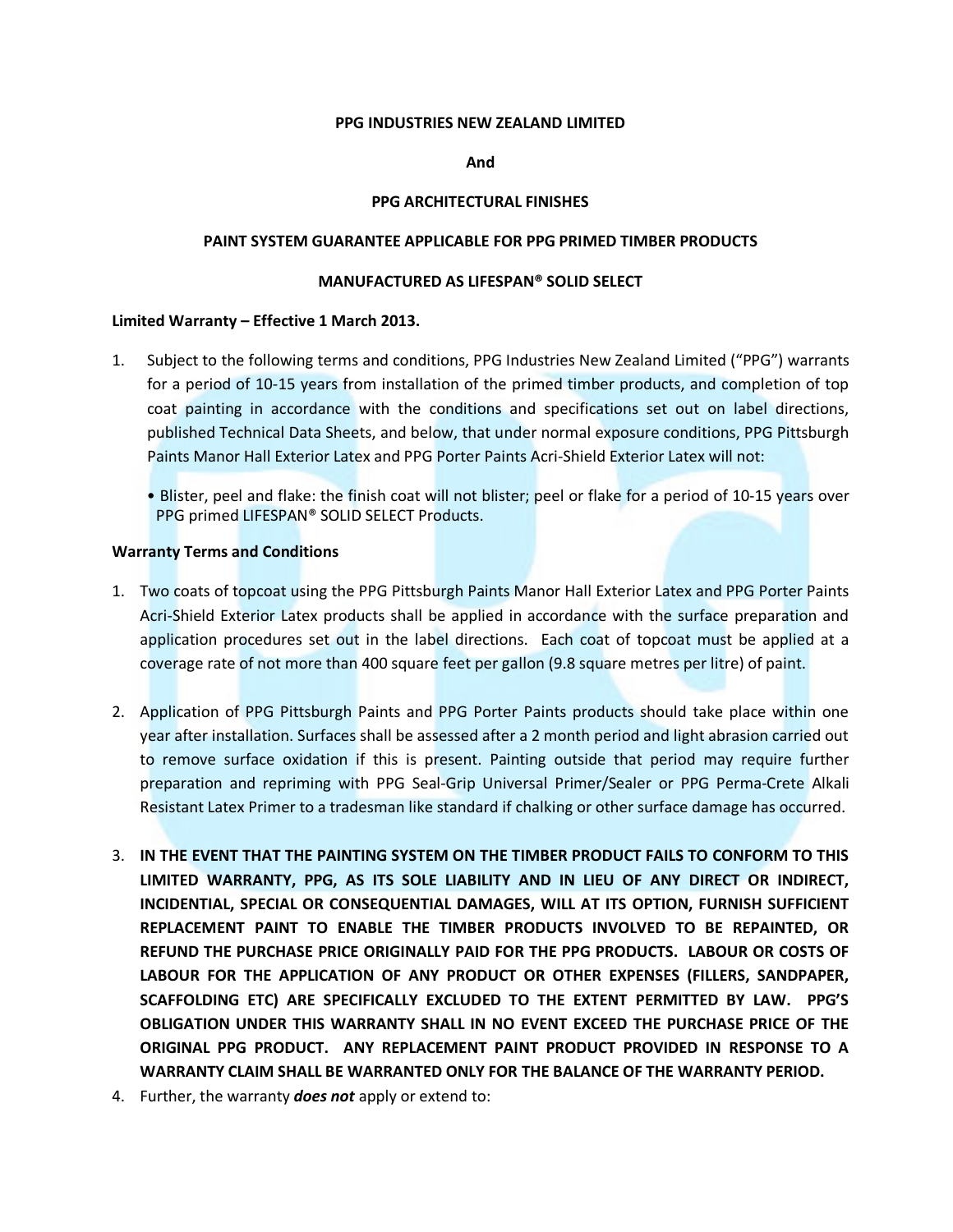- a) Damage or failure caused by improper application of the primer to the primed timber products, failure to adhere to applicable surface preparation and application procedures, or failure to take appropriate quality control measures, in relation to the application of the primer to the timber products;
- b) Damage or failure caused by excessive warping, cupping, splitting, cracking and shrinkage of primed timber products, breakdown of underlying substrate; falling objects; faulty or improper storage and installation; lack of proper maintenance; accidental damage; structure defects; fire, lightening, hurricane, tornado, windstorm, earthquake, hail or other acts of God; harmful chemicals, including harmful cleaning compounds, surface deterioration due to air pollution; misuse, abuse, vandalism, mildew accumulation, scratching, abrading or misuse/abuse of pre-finished product after application;
- c) Extractive and tannin bleeding, exudation, mold, mildew, efflorescence, and color appearance and fading;
- d) Damage or failure caused by chemical or preservative treatment of the timber or by any chemicals, preservatives or solvents used in the treatment of timber
- 5. Except as set out in this guarantee PPG makes no other express nor implied warranties in relation to the PPG Product or the painted timber products. PPG specifically disclaims any implied warranties to the extent permitted by law.

# Claims

- 6. All claims under this Limited Warranty must be submitted during the Warranty Period and within thirty (30) days after discovery of the claimed defect. Claims must be made in writing to: PPG Architectural Finishes, 5500 Corporate Drive, Suite500, Pittsburgh, PA 15237 ATTN: Technical **Department**
- 7. When making a claim, proof must be supplied that the claimed defective coating is PPG Pittsburgh Paints Manor Hall Exterior Latex or PPG Porter Paints Acri-Shield Exterior Latex and the date of its purchase. In addition, if requested PPG must be provided reasonable access to the structure where the PPG Product has been used in order to permit PPG's representative to inspect, photograph, and obtain samples for evaluation prior to repair or replacement.